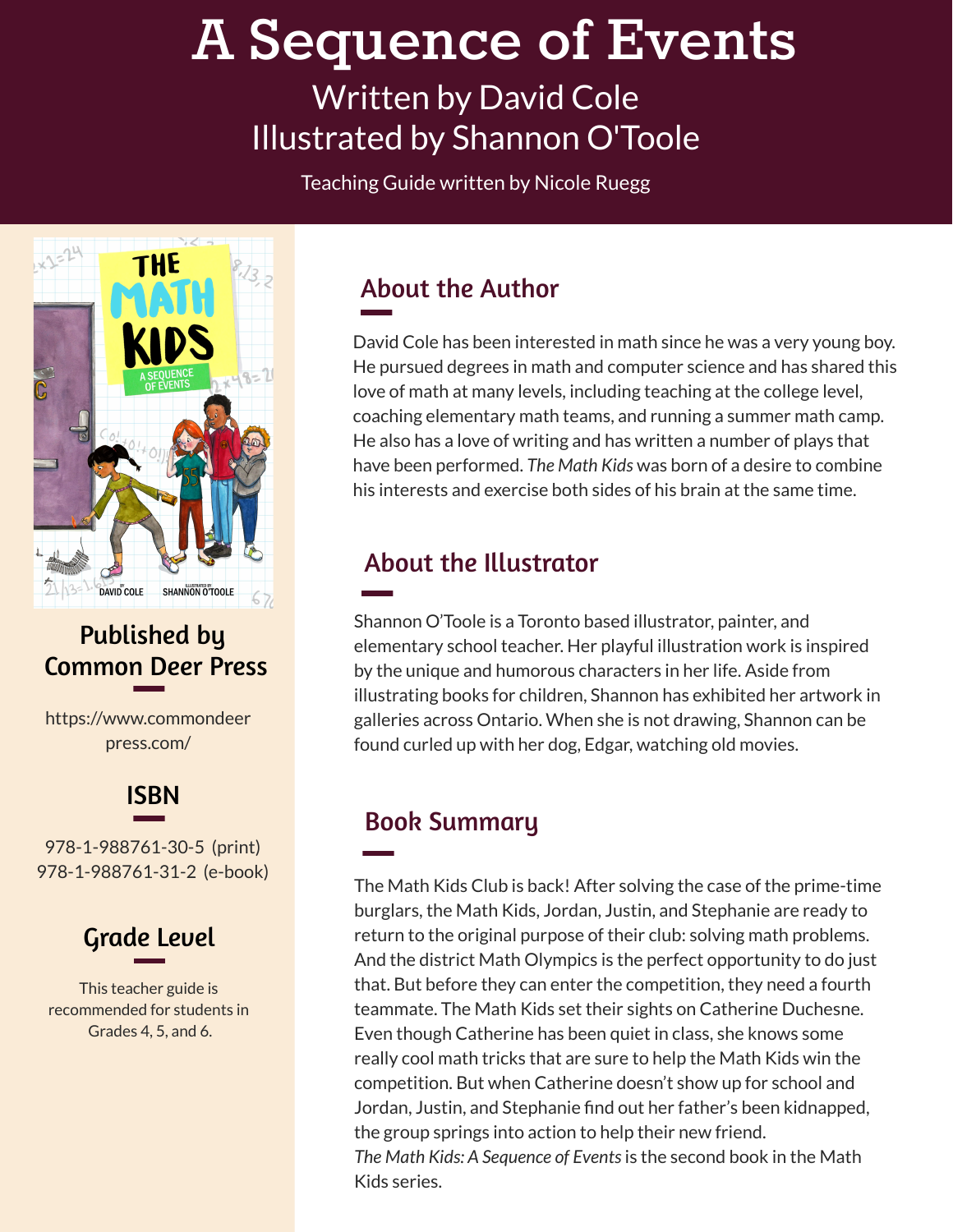#### How to Use this Teaching Guide

The purpose of this teaching guide to *The Math Kids: A Sequence of Events*is to help teachers take concepts from the book and create lessons and activities that allow students to engage in critical thinking and creative problem-solving.

The content of this book lends itself strongly to the math curriculum but can also be used to develop cross-curriculum lessons. Some of the lessons in this guide connect to specific chapters of *A Sequence of Events* but the lessons/activities themselves are more generalized and can be modified to fit the strengths, interests, and needs of students.

#### Table of Contents

| Lesson                            | Page(s) | <b>Curriculum Connection</b>                          |
|-----------------------------------|---------|-------------------------------------------------------|
| "I'd Like to Buy a Number"        | 3       | Grade 6 Math - Number<br><b>Sense and Operations</b>  |
| The Mathematics of Art            | 4       | Grade 4 Art - Visual Art                              |
| Twitter-ize It                    | 5       | Grade 5 Language Arts -<br><b>Reading and Writing</b> |
| <b>Freeze Frame</b>               | 6       | Grade 4 Art - Drama                                   |
| A Day in the Life of<br>Catherine | 7       | Grade 6 Language Arts -<br>Writing                    |
| <b>Additional Resources</b>       | $8 - 9$ |                                                       |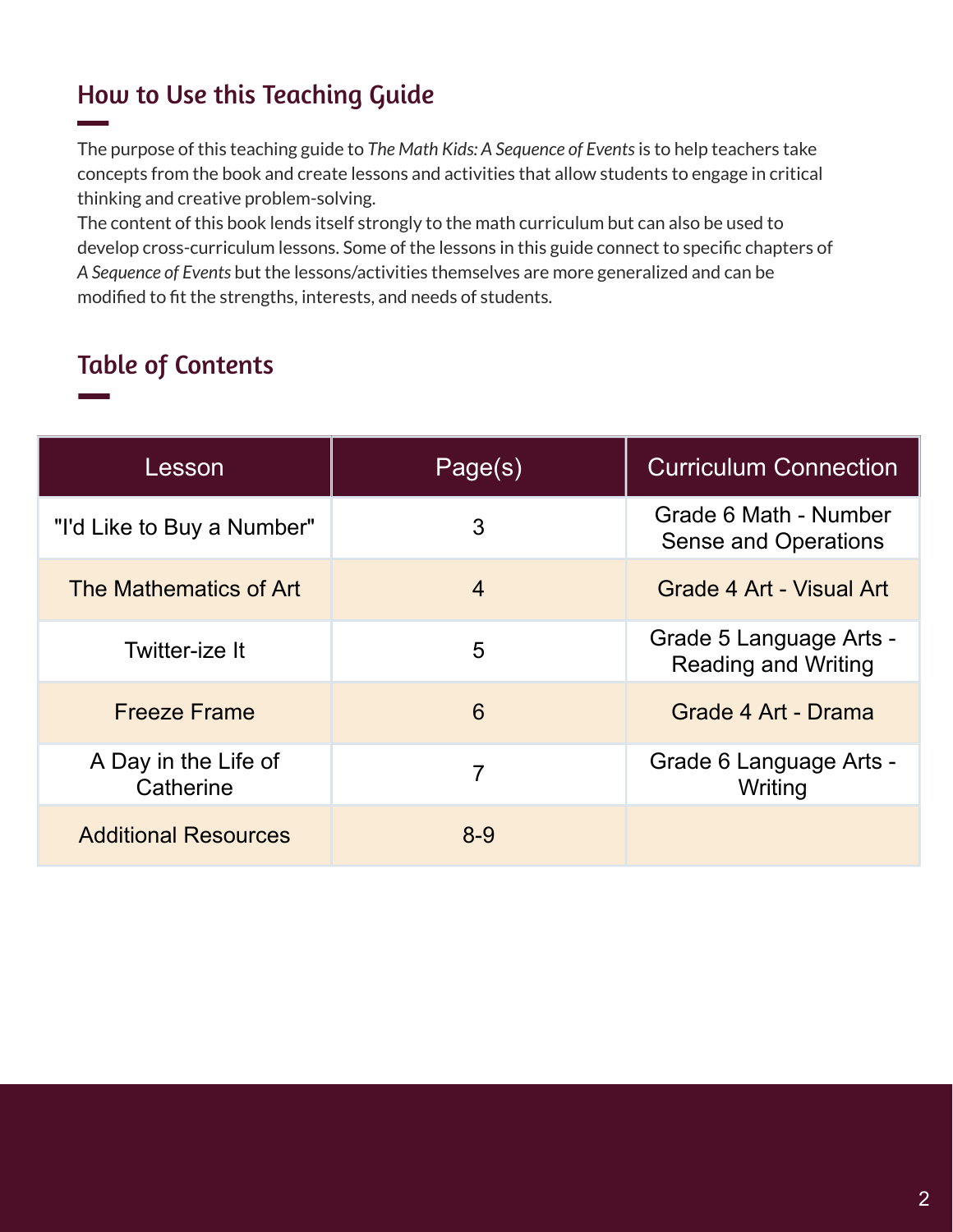

#### "I'D LIKE TO BUY A NUMBER"

**1** Grade 6 Math - Number Sense and Operations

#### Lesson Summary:

In this lesson, students will work on solving a complex word problem and determine what information will be necessary for them to solve the problem. This lesson connects well to the concert problem that the Math Kids solve in chapter 4 of *A Sequence of Events*. Students will be given a problem without any numbers in it and, in small groups, will determine which numbers they feel are necessary to solve the problem.

#### Instructions:

- 1. Before class, create a word problem for students to solve. The problem should contain numbers that are not relevant to the problem itself so that students can practice determining which pieces of information are important. An example of a word problem is given in the resources on page 8. Remember to cover or redact the numbers on the handout before giving it to students!
- 2. Divide students into pairs or small groups and hand out the problem.
- 3. Remind students to take their time reading the problem and determine which pieces of information to ask for.
- 4. When students ask for the missing information, tell them the appropriate number. Students could be challenged to try to solve the problem using as few pieces of information as possible.
- 5. When students have finished solving the problem, have a gallery walk or a group discussion as a consolidation. Allow students to share the methods/techniques they used to solve the problem. If using the problem given in the resources, possible solutions include finding grams first, jars of honey first, kg of honey first, and the profit from one beehive first.
- 6. Ask students which pieces of information they received, what they thought was the best way to solve the problem is, and what other techniques they could use to solve the problem.

#### Expansions and Extensions:

• If students finish early, encourage them to look at the question a different way and try to solve it using different techniques.

#### Technological Integrations:

Ask students to show their work using a variety of manipulatives, such as math manipulatives that can be found online. Online manipulatives allow students to visualize their thoughts, edit their work, and easily share their ideas with others. Math manipulative websites can be found in the resources section on page 9.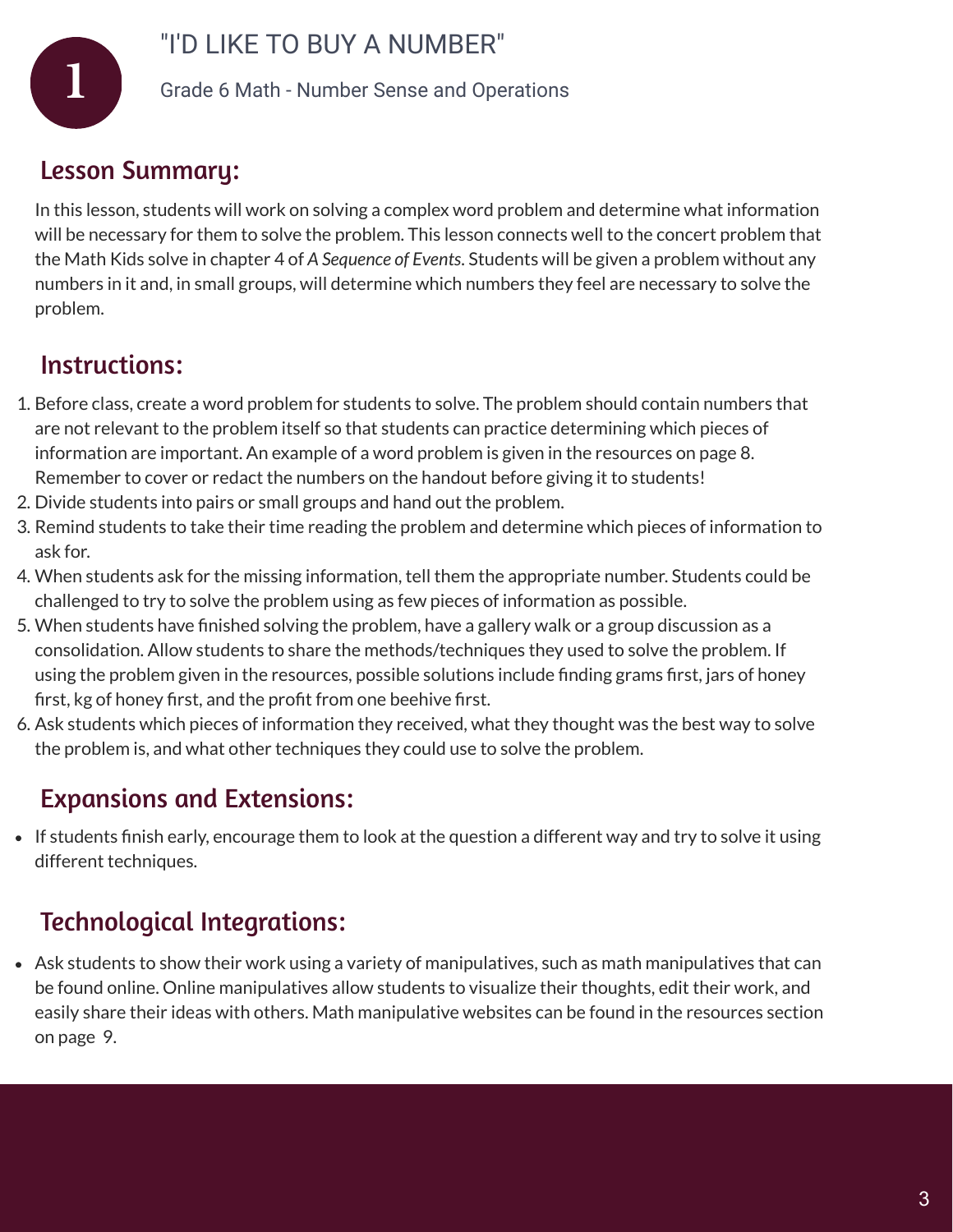

#### THE MATHEMATICS OF ART

2 Grade 4 Art - Visual Arts

#### Lesson Summary:

In this lesson, students investigate famous works of art to find examples of how math and art can connect. This lesson connects to chapter 8 in which Catherine tells Stephanie that her interest in math came from her love of art. This lesson connects well with the Grade 4 art curriculum as students will practise analyzing art and looking for meaning. This lesson also can be used to connect to a variety of math expectations such as geometric and spatial reasoning, or measurement.

#### Instructions:

- 1. After reading chapter 8 of *A Sequence of Events* and highlighting Catherine and Stephanie's conversation, ask students if they can think of any examples of math in art and how math can be incorporated into art.
- 2. Show students a variety of art pieces that demonstrate examples of mathematics. Ask students critical thinking questions that will help them to discover math in the art pieces and in the world around them. Some art pieces and discussion questions that could be used include:
	- Stuart Davis' *Swing Landscape* (1938). Davis' painting was inspired by the shapes he saw around his home in Massachusetts. What shapes and lines do you see in this painting? What do these shapes remind you of? What might they represent?
	- Pablo Picasso's *Three Musicians*(1921). Picasso often used regular and irregular shapes in his work. What shapes do you see in this painting? Where are the three musicians? How many different shapes can you see in this picture?
	- Norval Morrisseau's S*haman and Disciples*(1979). The central figure in this painting is said to be a self-portrait of Morrisseau himself. Describe the kind of lines and shapes you see in this painting. Does anything remind you of something you've seen in nature?

#### Expansions and Extensions:

Have students create a work of art that includes math by using math manipulatives such as pattern blocks, counters, or geoboards.

#### Technological Integrations:

- Students can use a variety of websites to create art that includes math. Give students time to create their works of art and then share their creations with the class. Ask students to explain their work. Websites can be found on page 9 in the resources section.
- Allow students to explore other works of art by looking through online art gallery exhibits. Give students ideas of math concepts to look for in art such as symmetry, shapes, and patterns.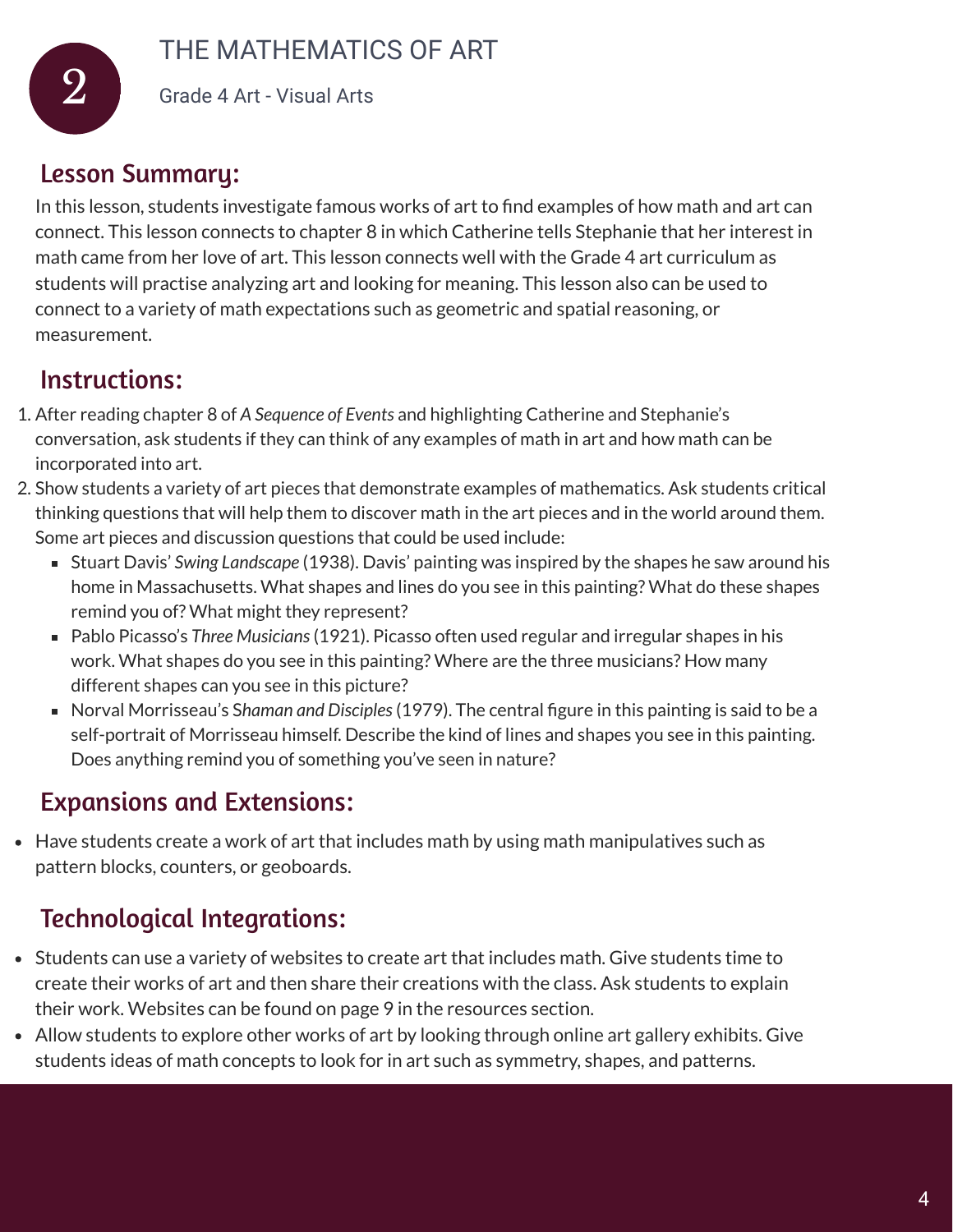TWITTER-IZE IT

3 Grade 5 Language Arts - Reading and Writing

#### Lesson Summary:

In this lesson, students will practice summarization by developing a "tweet" that highlights the main points of each chapter of *A Sequence of Events.* This lesson is designed for students in Grade 5 and aligns well with the Grade 5 reading and writing curriculum expectations. This lesson requires students to demonstrate their understanding of the text through summarizing important ideas and details; it also helps students practice creative writing in a unique form.

#### Instructions:

- 1. Once students have heard or read the entirety of *A Sequence of Events*, review summarizing with students. A clip that could be used to help explain summarizing, called "A Cop Summarizes," can be found on Vimeo (https://vimeo.com/30867560).
- 2. Divide students into pairs or small groups and assign each group a chapter of the novel. Have students reread their assigned chapter and make notes about the important plot points and details.
- 3. Next, students should begin creating their summaries. Remember, each post on Twitter is allowed to have only 280 characters or roughly 40-60 words.
- 4. Once all groups have finished their tweet, have each group read their tweet to the class and discuss the summaries as a class. Were all important plot points and details mentioned? Could words or sentences be cut to make a more succinct summary?

#### Expansions and Extensions:

For an extra challenge, students could try to create their chapter summary in Twitter's previous character limit which was 140. Students could also try to create an effective summary in as few words/characters as possible.

#### Technological Integrations:

Students could give a sense of authenticity to their summary by making it look exactly like a tweet using websites such as https://www.tweetgen.com/. As a class, create a thread of tweets that can be saved to an online class folder, printed off, or used as review. This can be done for all novels read over the course of a school year!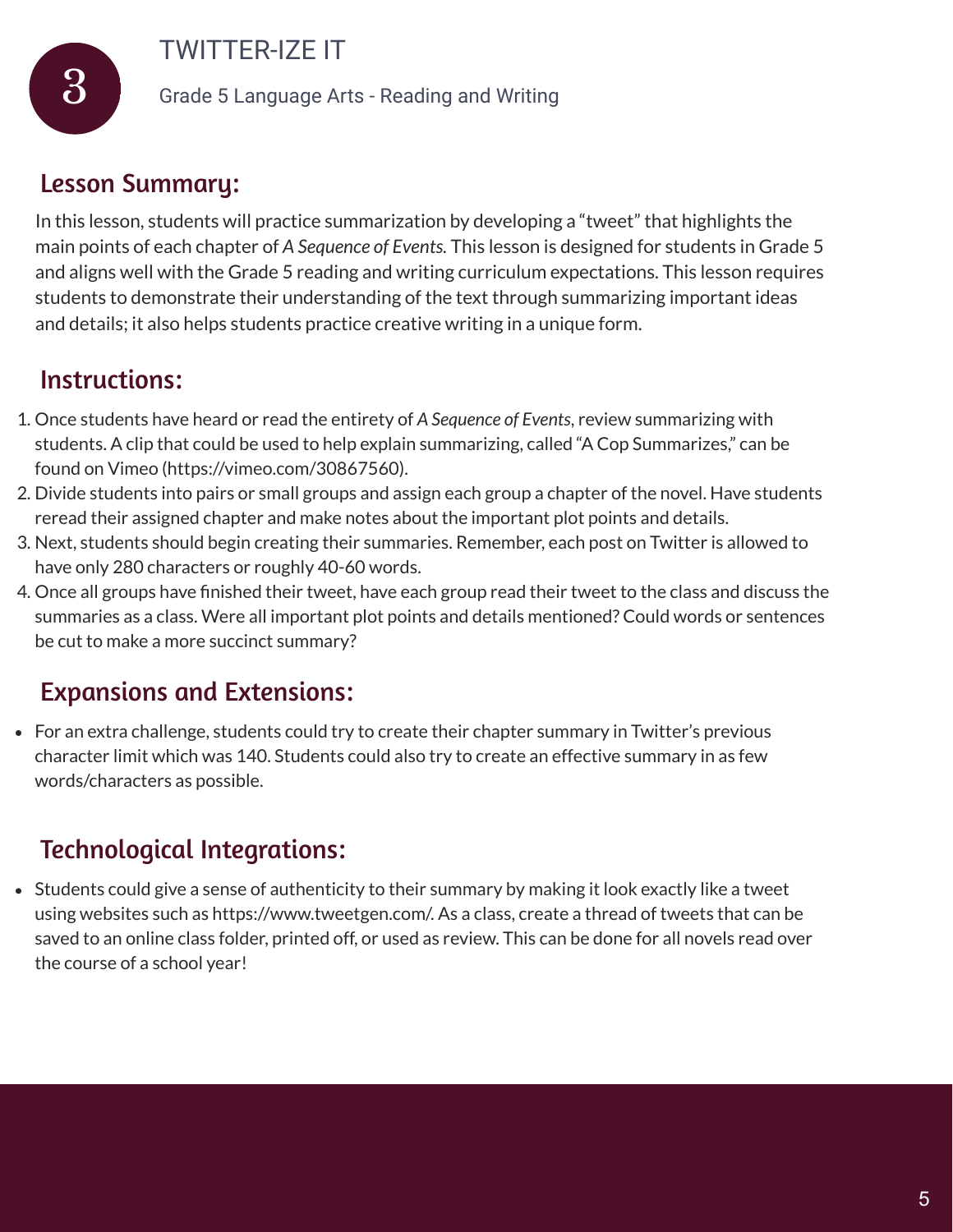FREEZE FRAME



4 Grade 4 Art - Drama

#### Lesson Summary:

This lesson has students connect the drama curriculum to *A Sequence of Events*. Students will select important scenes from the novel and create tableaux that represent those scenes. This lesson helps students to think about important sections of the book while incorporating creative thinking and presentation. It can also be used to help teachers check for students' understanding of the text.

Tableau:"A group of silent, motionless figures used to represent a scene, theme, or abstract idea (e.g., peace, joy), or an important moment in a narrative. Tableaux may be presented as stand-alone images to communicate one specific message or may be used to achieve particular effects in a longer drama work. Important features of a tableau include character, space, gesture, facial expressions, and levels (Ontario Arts Curriculum, 2009)."

#### Instructions:

- 1. Review tableaux with students; remind them that tableaus are a series of motionless "scenes" and should highlight an important plot point or moment.
- 2. Divide students into groups of 3-5.
- 3. Either instruct groups to select an important scene or create your own list of scenes and allow groups to select a scene from the list.
- 4. Give students ample time to create 2-4 tableaux that represent the scene or plot point they selected.
- 5. Allow each group to present and encourage students to discuss the tableaux. Have students guess the important plot point being demonstrated or which character each student represents.

#### Expansions and Extensions:

- Students can create additional tableaux or create tableaux to represent different important scenes.
- Before beginning the activity, have students create their own list of the most important plot points.
- Tableau with a twist: tap on one student in the tableau. That student then "unfreezes" and talks from their character's perspective about the scene.
- Allow students to use or create props that can add to their tableau.

## Technological Integrations:

Take pictures of each tableau and, as a class, put the pictures in chronological order to create a video of tableaux that retell *A Sequence of Events*.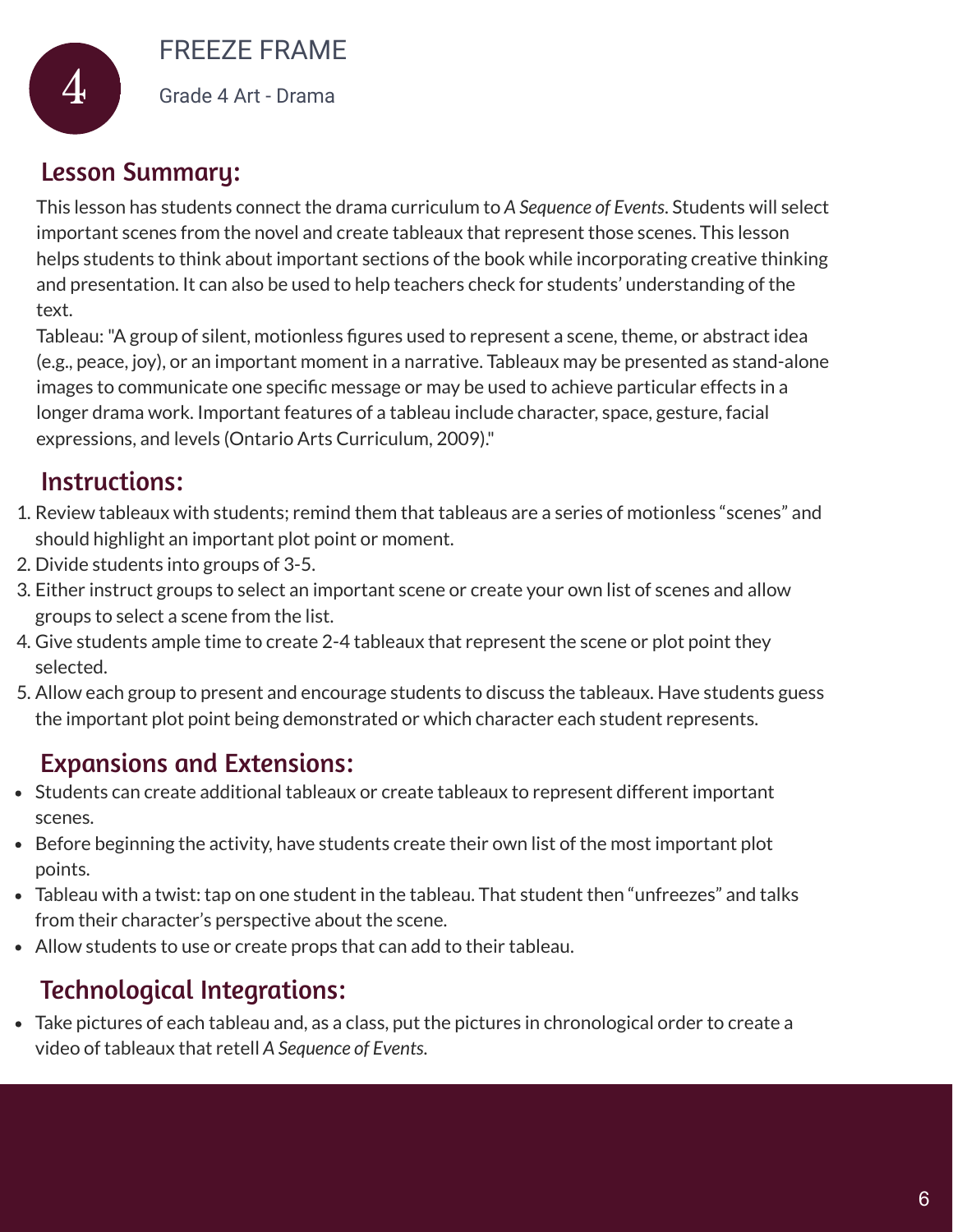#### A DAY IN THE LIFE OF CATHERINE



5 Grade 6 Language Arts - Writing

#### Lesson Summary:

In this lesson, students will use the events of chapters 10 and 11 of *A Sequence of Events*to engage in a creative writing activity. In chapters 10 and 11, Catherine disappears from school for a few days creating a "hole" in her character's story. Students will use creative writing and thinking skills to describe what Catharines did during that time. This activity can be done in small groups or individually.

#### Instructions:

- 1. Review the events of chapters 10 and 11 with students.
- 2. Have students brainstorm some ideas of what Catherine may have experienced while she was "missing" from the story.
- 3. Have students organize their ideas using a graphic organizer such as a web/net, storyboard, flow chart, or events chain.
- 4. When students have finished brainstorming, have them write a small writing piece that details Catherine's experiences. This could be done in a variety of writing styles, such diary entries.
- 5. When finished this activity, allow students to share some of the ideas about what Catherine did when she "disappeared."
- 6. Ask students what ideas they had in common and what ideas were dissimilar.

#### Expansions and Extensions:

- Students could continue to write in Catherine's perspective and rewrite the ending of the book from entirely her perspective.
- Students could be asked to present their creative writing pieces in a variety of ways such as an oral presentation or acting out their writing.

#### Technological Integrations:

- Have students act out their creative writing or a single scene from it and record it, creating their own movie.
- Students could create a series of blog posts that Catherine uses to document her experiences.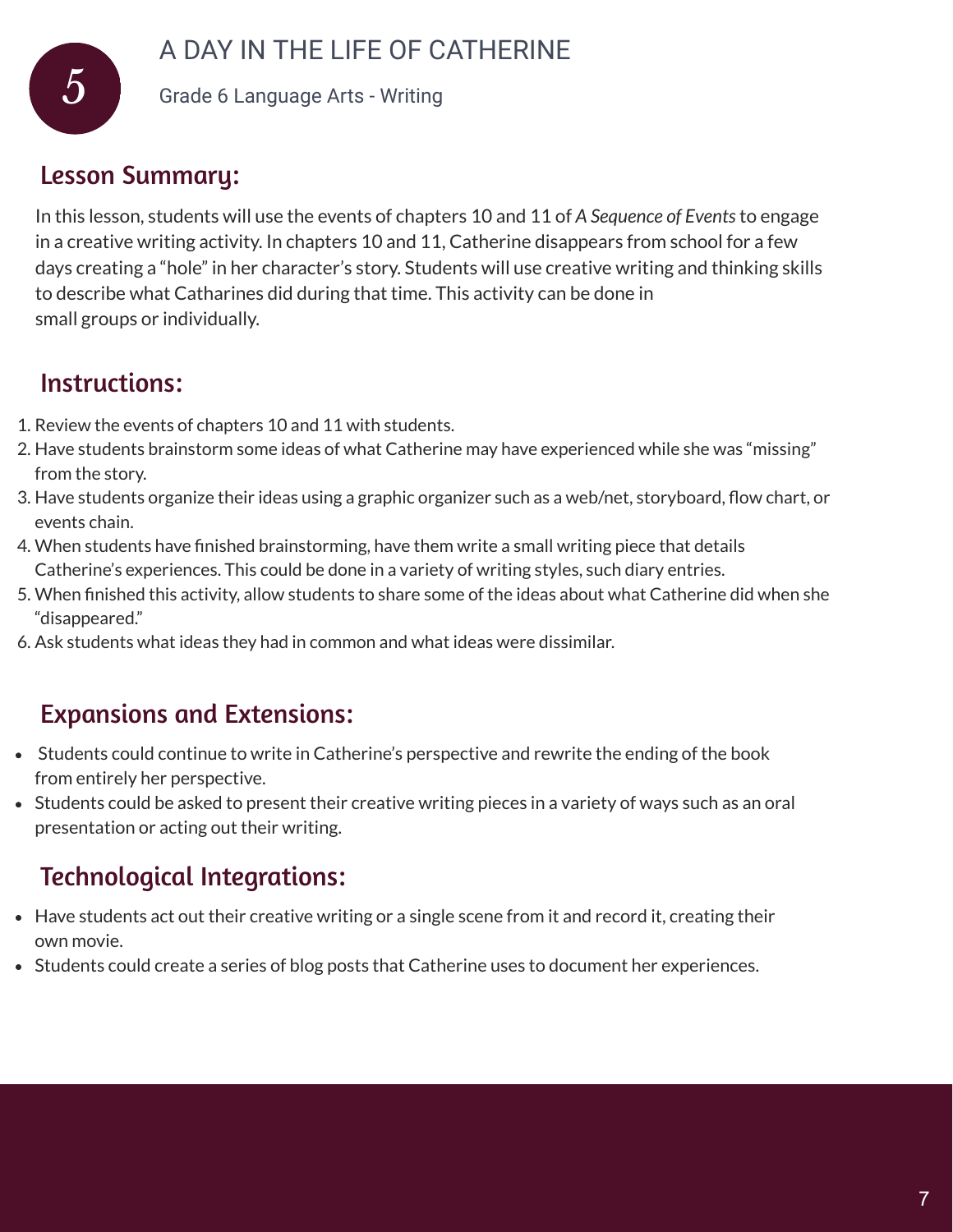# "I'D LIKE TO BUY A NUMBER" HANDOUT

In your small group, work on solving the problem by asking for only the necessary pieces of information. Take time to read the question, determine the most important pieces, and then ask your teacher for the necessary numbers. For an added challenge, try to solve the problem using as few pieces of information as possible!



**Each year about 5 million kg of honey are produced by Manitoba beekeepers. A 500 g jar costs \$6.35. One beehive has about 45,000 bees and produces about 70 kg of honey in six weeks. If a beekeeper has 120 beehives, how much money would they earn in 6 weeks?**